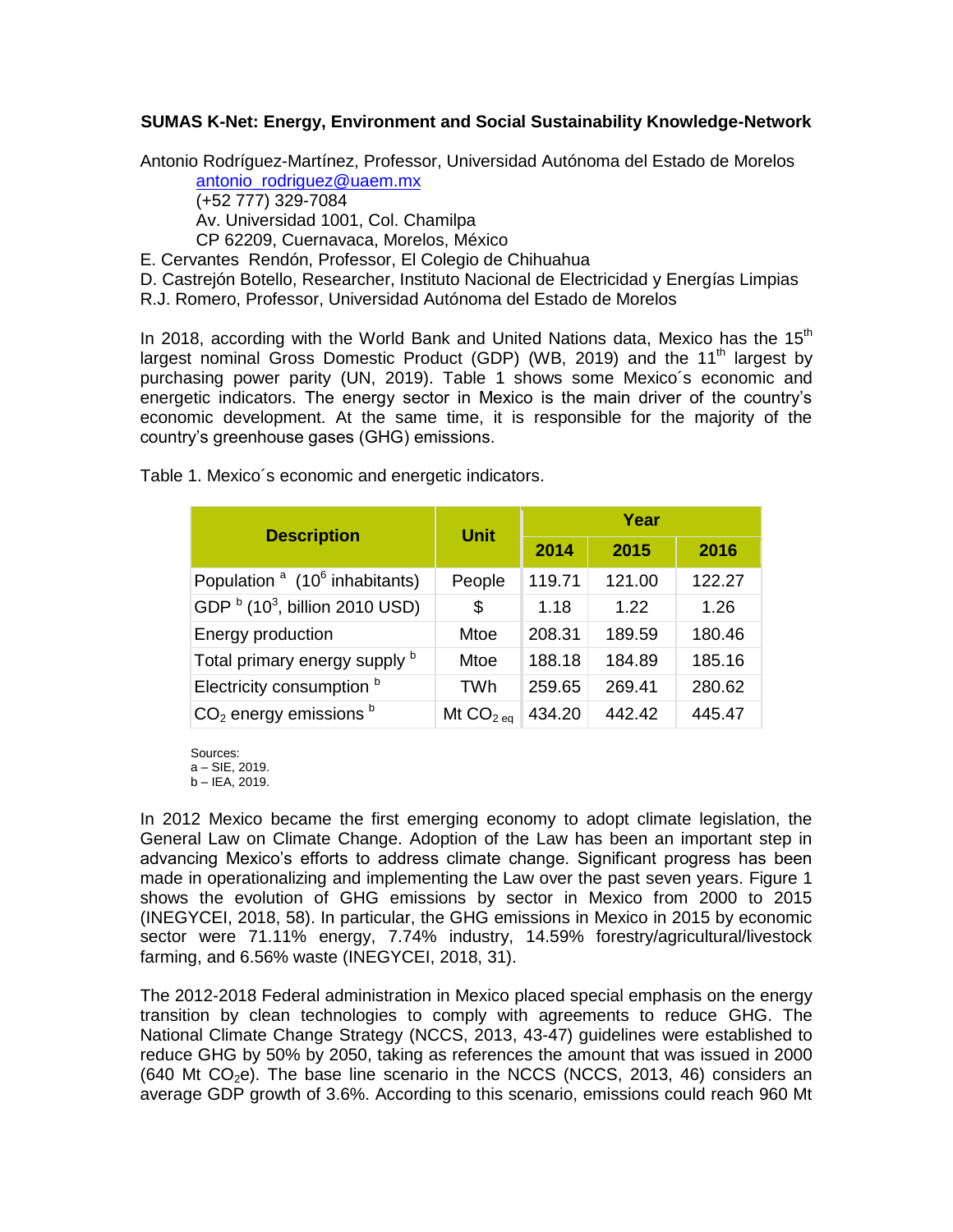

CO2e in 2020, 1,270 Mt CO2e in 2030 and 2,257 Mt CO<sub>2</sub>e in 2050.

Figure 1. Evolution of GHG emissions in Mexico. Own elaboration with data from INEGYCEI, 2018, 58.

The law was further amended in 2018 by decree 13/07/2018 (DOF, 2018), notably to initiate a national market of GHG and to precise the contribution of Mexico within the scope of the United Nations agreements. The emended establish the bases for Mexico to contribute to the compliance of the Paris Agreement, which has among its objectives to maintain the increase of the global average temperature below 2 C, with respect to pre-industrial levels, recognizing that this would considerably reduce the risks and effects of climate change. This includes an unconditional commitment to reduce GHG emissions by 22% and black carbon emissions by 51% below base line scenario by 2030, implying that emissions would peak by 2026 and that the intensity of GHG emissions per unit of gross domestic product (GDP) will be reduced by about 40% between 2013 and 2030. There is a conditional target to further reduce GHG emissions by 36% and black carbon by 70% below base line scenario by 2030, subject to international support. The decree also introduced sectoral emission reduction targets and included provisions for new and strengthened existing policy mechanisms, including provisions for the National Adaptation Plan, emissions trading, and a transparency framework for the National Determinates Contributions (NDC). The reduction of 22% of GHG emissions will be achieved through the commitment of the different participating sectors, in accordance with the following goals: transport - 18%; power generation -31%; residential and commercial – 18%; oil and gas – 14%; industry - 5%; agriculture and livestock – 8% and waste – 28%.

Therefore, to find a balance between economic development, sustainable energy management and minimum impact on the environment and society has become a huge challenge for scientific communities, civil society groups and policy-makers.

In 2016, the Energy, Environment and Social Sustainability Knowledge-Network (SUMAS K-Net), funded by CONACYT (National Council of Science and Technology,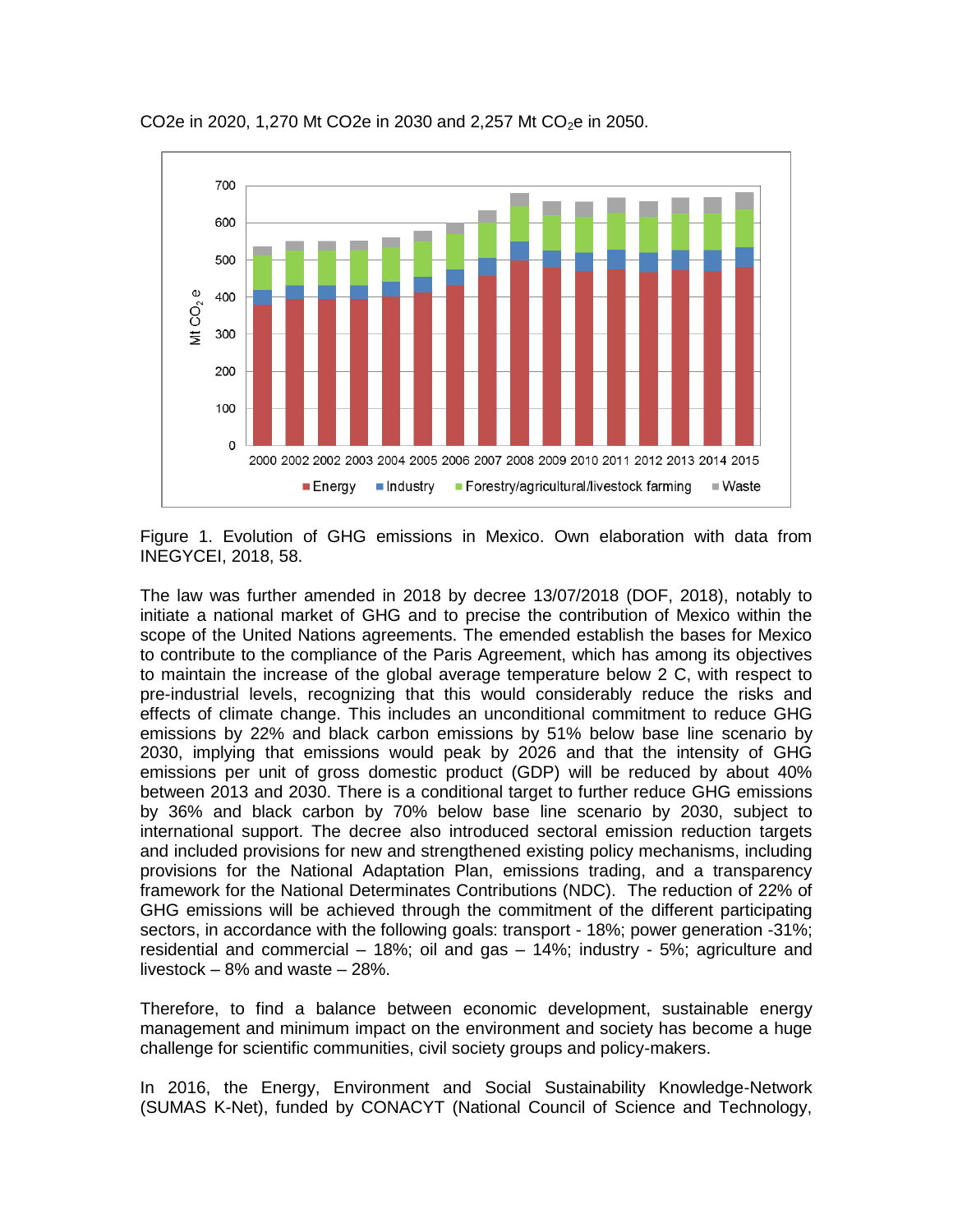Mexico) was established by researchers from Institutions of Higher Education (IHE) and Research Centres (RC) in Mexico and Europe. The Universidad Autónoma del Estado de Morelos (UAEM, Mexico) and the Centro de Investigaciones Energéticas, Medio Ambientales y Tecnológicas (CIEMAT, Spain) were the founding institutions of the SUMAS Network. However, the beginning and conception of the SUMAS K-Net was born in 2015, far from Mexico. The begin of the SUMAS K-Net was developed during the 34th International Energy Workshop (IEW) in Abu Dhabi, on June 03–05, 2015, with colleagues Helena Cabal (CIEMAT, Spain), Georgios Giannakidis (The Technology Systems Analysis Program, ETSAP), Marisse Labriet (Environment Energy Consultants, ENERIS, Spain) and Ariel Macaspac (Fraunhofer Institut, Germany). During work sessions and breaks at IEW, lines of common interest were established for possible collaborations between the different institutions.

In February 2016, the call for the formation and continuity of CONACYT thematic networks was published. Through virtual and face-to-face meetings, a project proposal was initially formulated, where the main justification was that the energy sector in Mexico was the engine of the country's economic development and responsible for the emission of most gases of greenhouse effect.

Based on the above, the general objective of the SUMAS K-Net was the analysis of the implications of public and prospective policies of the Mexican energy system towards sustainable development.

In this first proposal, the specific objectives were:

- Form a knowledge network for the analysis of the implications of public and prospective policies of the Mexican energy system towards sustainable development.
- Train human resources through courses or workshops related to the topics of energy sustainability, the environment and society.
- Integrate Federative Entities, as well as public and private, national or international organizations, through open days, interested in the topic of energy sustainability, environment and society.
- Create a Database of Human Resources of IHE, RC, public and private organizations, national or international, related to energy sustainability, environment and society.

The working group in the 2016 proposal was composed of 35 members, of which 15 were researchers, 7 students and 13 external. The members were from 6 IHE of Mexico and 3 from abroad, 2 RC in Mexico and 4 from abroad, as well as 2 Mexican companies and 1 from abroad.

At the end of 2016, two international meeting were held, in which 3 strategic SUMAR K-Net objectives were defined:

- 1. To evaluate the economic, environmental and social impact of clean energy resources in Mexico through tools and energy models.
- 2. To evaluate the economic, environmental and social dimensions in Mexico of the energy-water-land-food nexus.
- 3. Apply technological development for the practical application of sustainable energy solutions.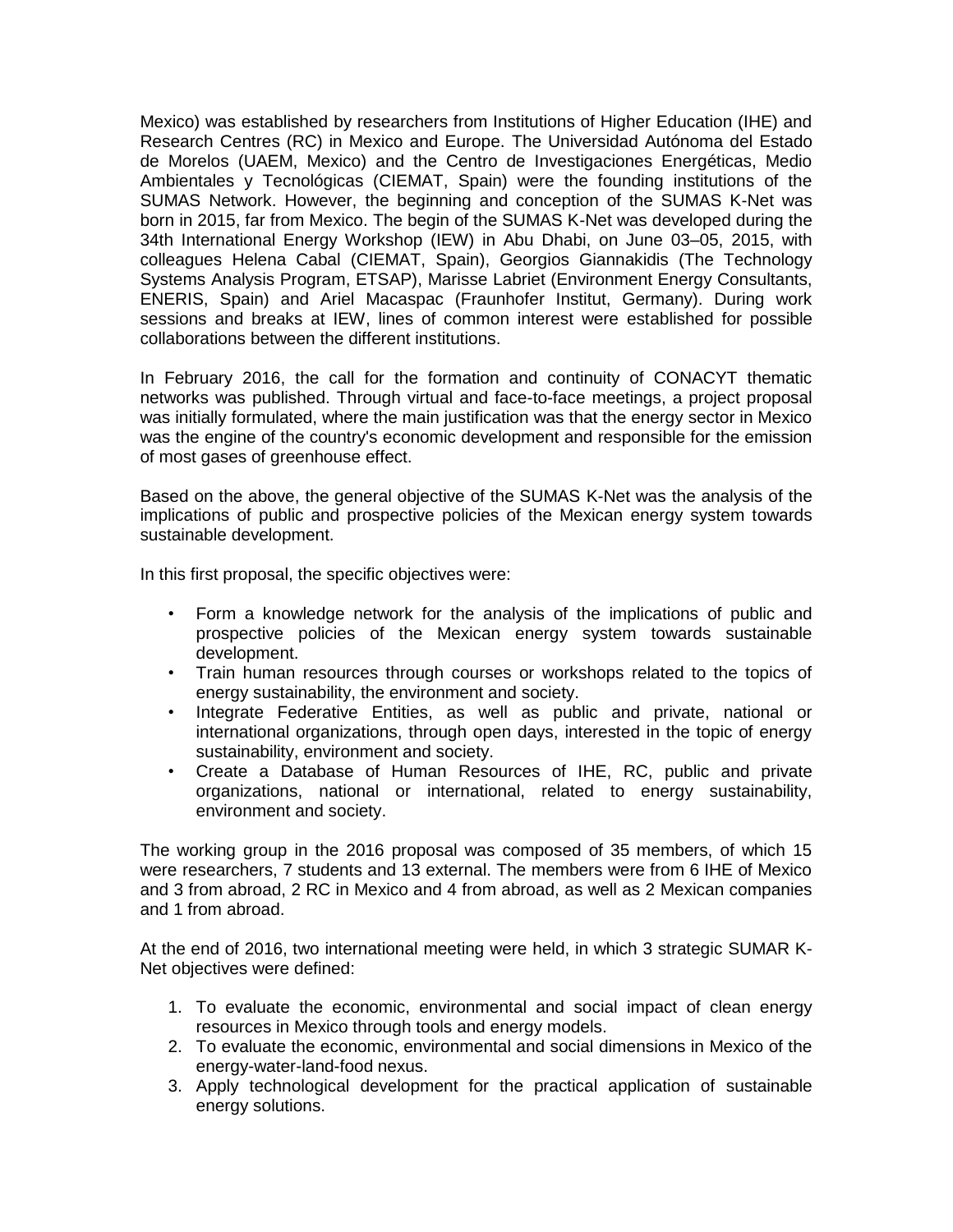It is important to mention that the objectives defined in 2016 are still valid and have allowed research and links between members of the SUMAS K-Net during the last three years.

Based on the work and results of the grouping of researchers, students and civil society, in 2017 and 2018, the SUMAS K-Net was supported by CONACYT to continue with the analysis of the implications of the public and prospective policies of the Mexican energy system towards sustainable development.

In the last 3 years it has not been easy to coordinate a multidisciplinary group of 215 members technically and administratively. At present, SUMAS K-Net has 215 members (106 students, 76 researchers and 33 no-academic) from 22 IHE/RC in Mexico and 8 from Europe, 1 from Canada and 1 from Colombia. This has been possible thanks to the selfless and collaborative work of each of the members.

The challenge of consolidating the thematic networks is difficult today, mainly due to the lack of funding from CONACYT or other organizations. Organizing workshops, seminars, conferences, congresses and meetings between the members of the networks requires economic support that allows its members mobility between the different IHE and RC. Figure 2 shows the history of CONACYT's support in the thematic network program in thousands of Mexican pesos (MXP).



Figure 2. Evolution of CONACYT´s support to thematic networks in Mexico.

As can be seen in Figure 2, the support to the thematic network program suffered from the year 2015 a gradual decrease in terms of authorized amounts. In the case of the SUMAS K-Net, the budget reduction in 2018 was 62% with respect to 2016 and 58% with respect to 2017.

To face the challenge of reducing the budget and consolidating the SUMAS K-Net, an international congress was organized from 11 to 15 September 2017, in which most of the speakers were national members. Something new in this congress was the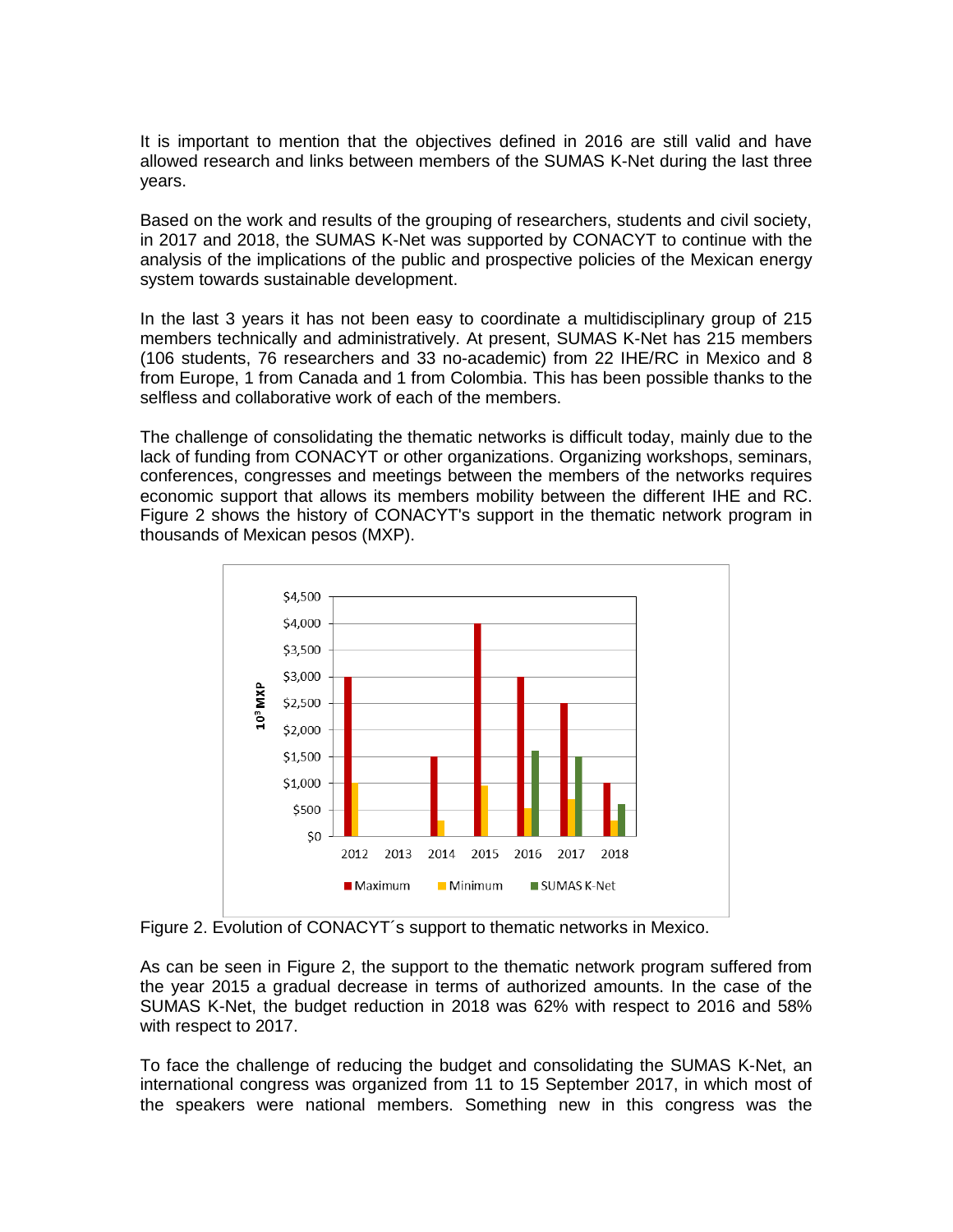implementation of round tables where issues of society, environment, energy and sustainability were touched.

In 2018 in collaboration with the bioenergy network, the solar energy network, the energy storage network, the network of women in energy and energy efficiency and the Mexican network of bioenergy, the SUMAS K-Net organized the meeting of energy networks (RRE, acronym in Spanish). The RRE was held from September 24 to 28, 2018 in Cuernavaca, Morelos, Mexico. In addition to the conferences, round tables and poster sessions, 4 pre-congress workshops were organized for the members of the 6 thematic networks. 275 members of the 6 networks from 103 IHE/RC participated at RRE.

The previous administration of Mexico prioritized renewables and clean energies technologies development, promoted the interchange between academic and industry as well as implemented energy and environment politics in order to ensure compliance of Mexico mitigation commitments. The current government's energy policy focuses on increasing energy security through increased national production and reduction of hydrocarbon theft and corruption; however, GHG emission reduction goals are maintained. To achieve this, an energy policy is established that promotes clean energies from a social, sovereign and efficient development point of view to guarantee accessibility, quality and energy security (PND, 2019, 163-167)

## **Headline issues on Mexico Climate Change**

The General Law on Climate Change (DOF, 2018) have 3 main objectives:

- 1. **Low-carbon development**. To achieve a competitive, sustainable, and lowcarbon emissions economy.
- 2. **Resilient Mexico**. To reduce vulnerability of people, ecosystems, and infrastructure to the adverse effects of climate change.
- 3. **Inclusive policy**. To ensure coordination among all levels of government with transparency and participation of all sectors of society.

The National Climate Change Policy philosophies are transparency, access to information and social participation. The structure is composed by 6 pillars:

- 1. National System on Climate Change.
- 2. Inspections and surveillance.
- 3. Evaluation.
- 4. Instruments.
- 5. Financing.
- 6. Planning.

The Law has contributed to the low-carbon transition in the energy sector by providing guidance on long-term climate change and clean energy objectives for energy reform.

Political leadership and commitment to climate action need to be revived through the development and adoption of concrete plans and policies and improving coordination among and within sectors and different levels of governance. The Knowledge-Networks financing is a very important Federal government task to allow continuous assessment of social-energy-environment nexus and guarantee the sustainability.